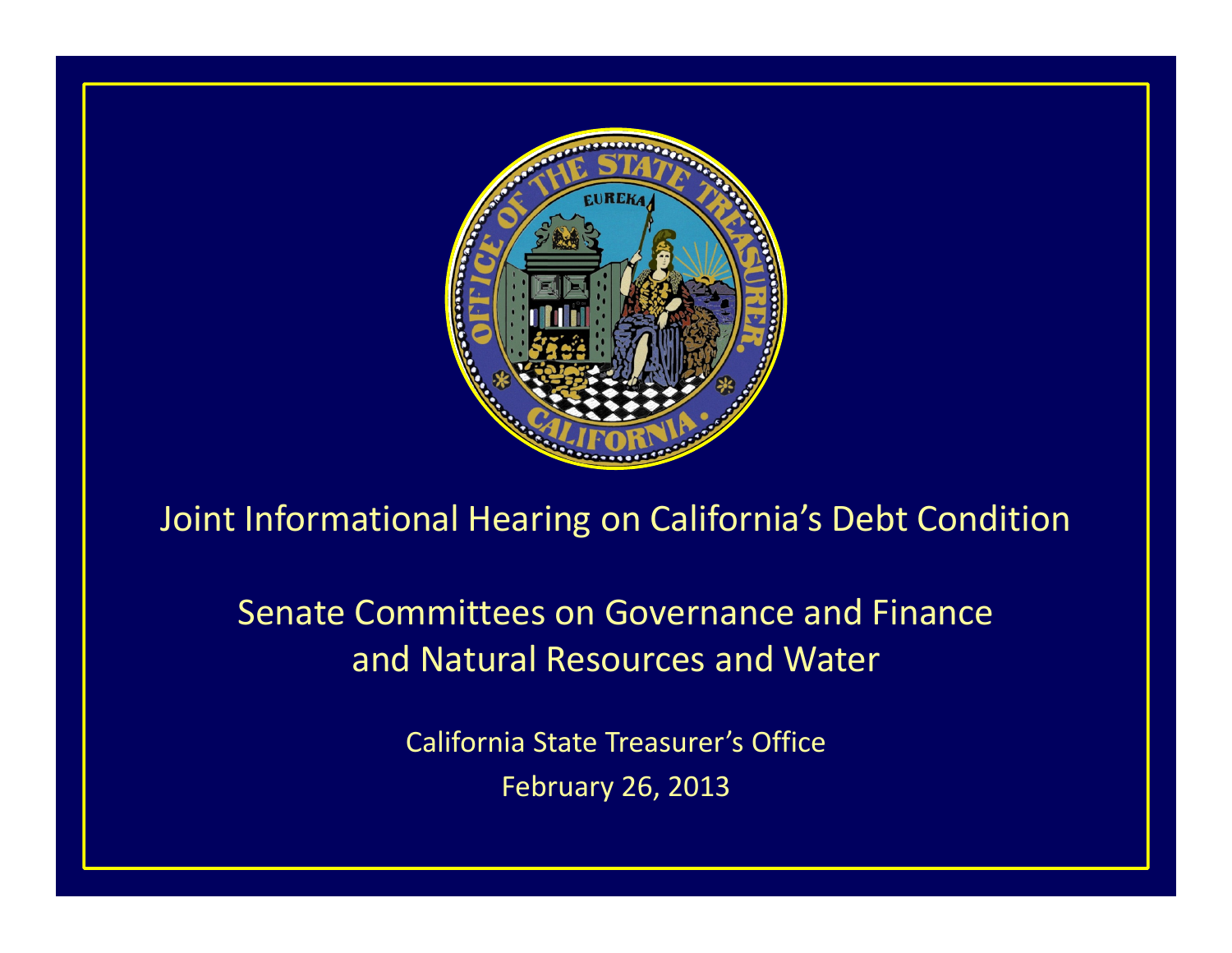## California's Outstanding Long‐Term Indebtedness

As of February 1, 2013

| <b>General Fund Supported Issues</b>          |                  |
|-----------------------------------------------|------------------|
| <b>General Obligation (GO) Bonds</b>          | \$72,863,035,000 |
| Lease Revenue Bonds (LRBs)                    | \$11,691,860,000 |
| <b>CSCDA Proposition 1A Receivables Bonds</b> | \$1,895,000,000  |
| <b>Total General Fund Supported Issues</b>    | \$86,449,895,000 |
| <b>Special Fund/Self Liquidating Issues</b>   |                  |
| <b>Economic Recovery Bonds (ERBs)</b>         | \$5,455,690,000  |

Veterans GOCalifornia Water Resources Development GO Bonds \$698,820,000 **Total Special Fund/Self Liquidating Issues \$6,481,500,000**

# \$326,990,000

#### **Total Principal Outstanding \$92,931,395,000**

(1) \$223,475,000 of Economic Recovery Bonds were redeemed on February 15, 2013.

(2) Debt obligations not included: any short‐term obligations such as commercial paper or revenue anticipation notes; revenue bonds issued by State agencies which are repaid from specific revenues outside the General Fund; enhanced tobacco securitization bonds and other contingent debt obligations; and "conduit" bonds, such as those issued by State financing authorities on behalf of other governmental or private entities whose obligations secure the bonds.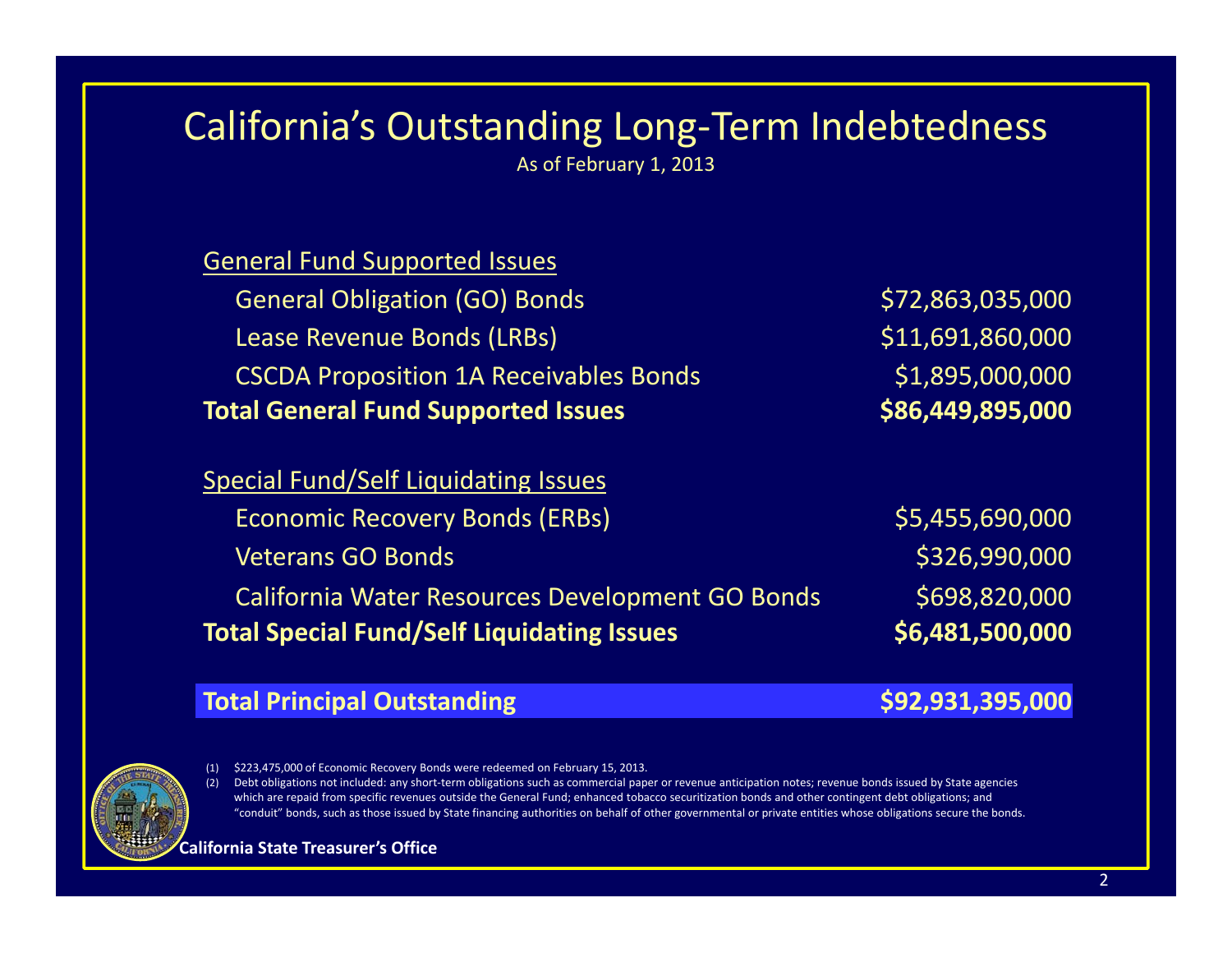## Authorized But Unissued Bonds

As of February 1, 2013

 The State currently has \$40.39 billion of authorized but unissued bonds, including \$31.89 billion of GO bonds, \$1.31 billion of self‐liquidating GO bonds (primarily Vets GO bonds), and \$7.19 billion of State Public Works Board LRBs



(1) Comprised of authorized but unissued bonds for Department of General Services, California Conservation Corps, Department of Forestry and Fire Protection, Department of State Hospitals, Department of Education, Department of Food and Agriculture, Military Department, Department of Veterans Affairs and Financial Information System for California.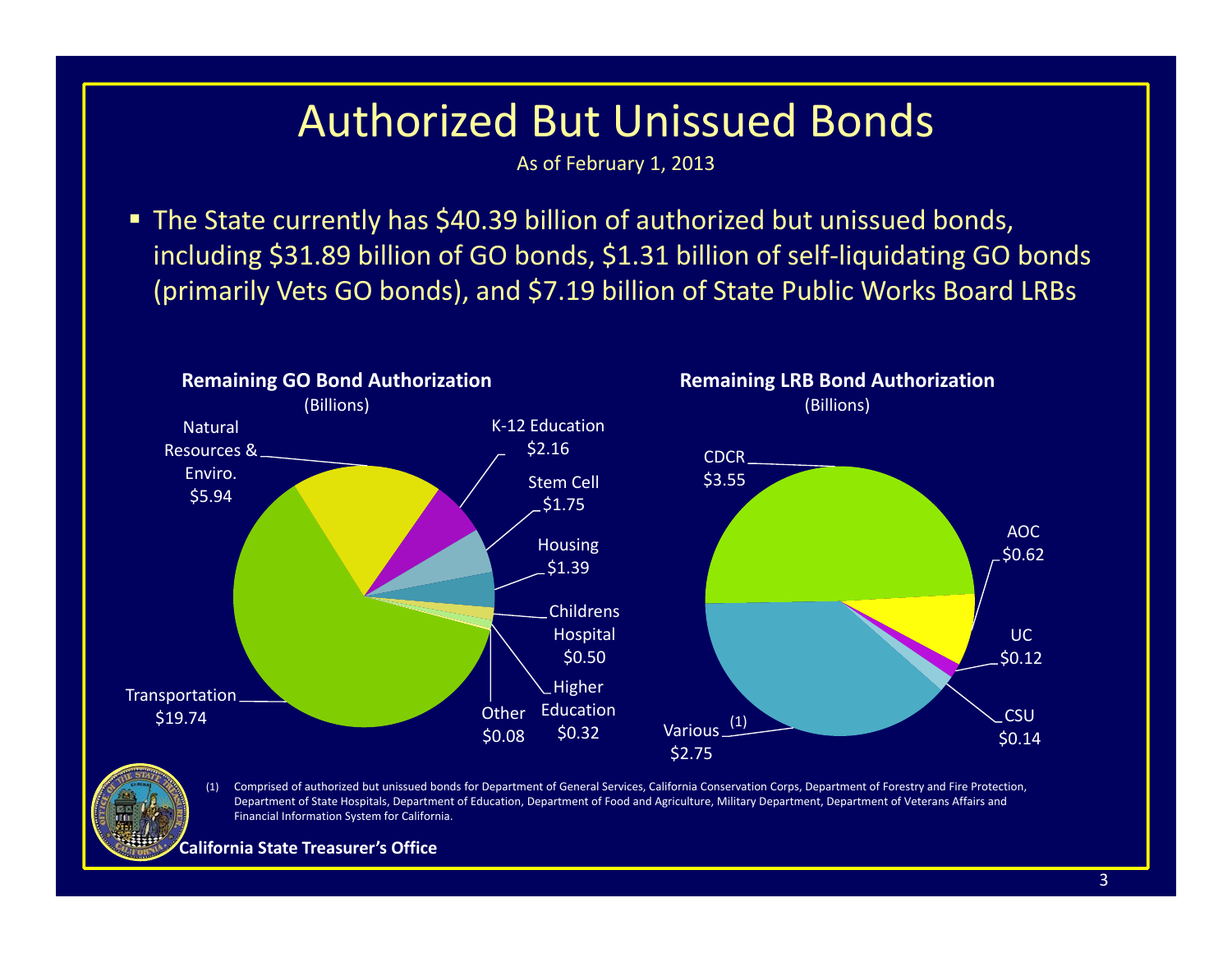## Historical and Estimated Outstanding Principal of General Fund Supported Debt

■ Estimated future amounts assume issuance of authorized but unissued GO bonds and LRBs, and \$11.14 billion Water GO bond on 2014 ballot**(1)**



future annual issuance of authorized but unissued GO Bonds and lease revenue bonds is based upon preliminary estimates that total \$29.6 billion and \$5.1 billion, respectively, which is less than the total authorized but unissued bonds for each program. The issuance of the proposed Water GO Bonds totals \$11.14 billion. All future debt is assumed to have <sup>a</sup> level debt service structure.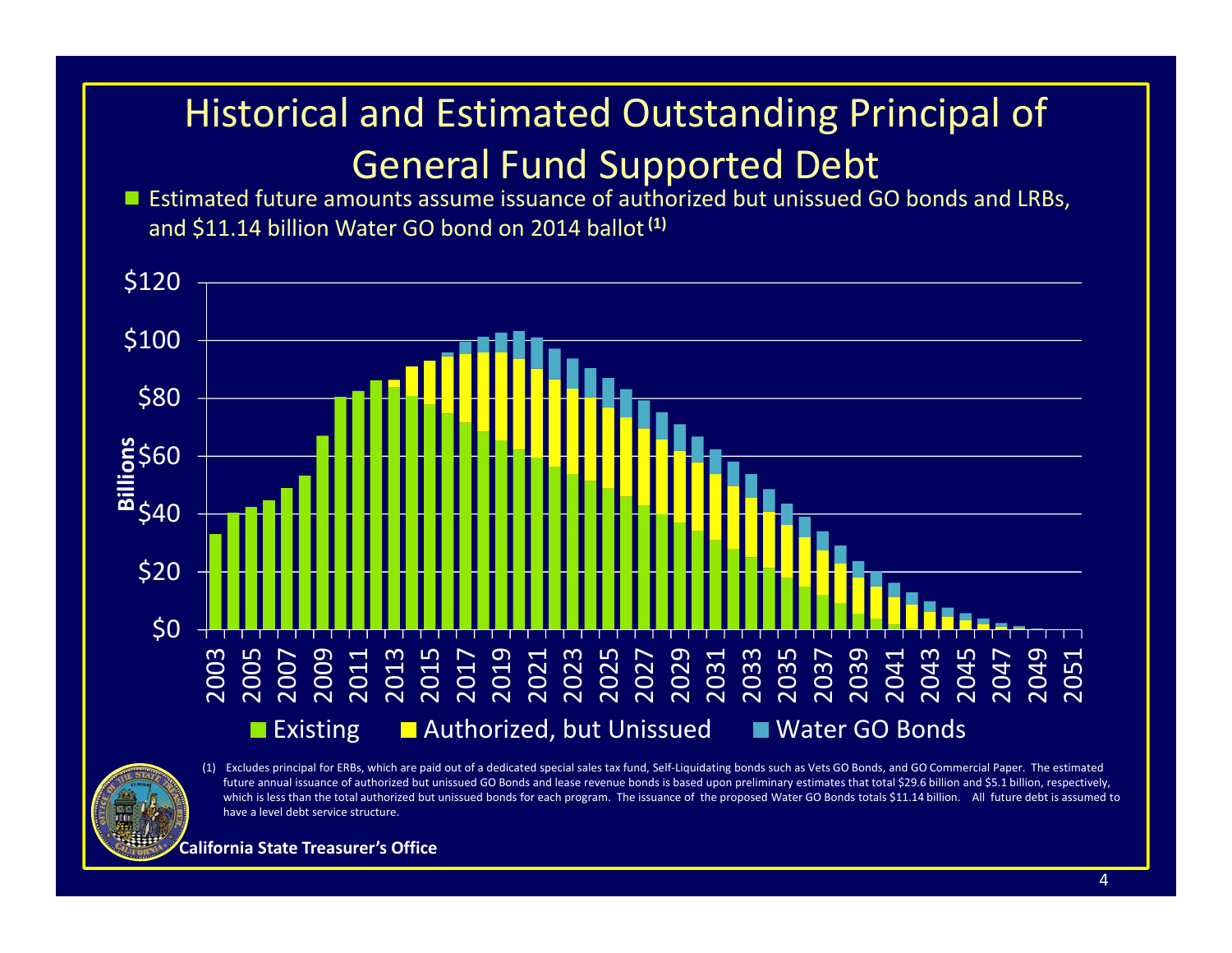## Estimated Debt Service on \$11.14b 2014 Water Bond(1)



(1) Assumes semiannual issuances of \$1.4 billion of the proposed Water GO Bonds from Spring 2016 to Fall 2017 and from Spring 2019 to Fall 2020, totaling \$11.14 billion in aggregate. Assumed Interest rated on future bond issuances vary from 5.5% to 6% over time and all debt is assumed to be issued with <sup>a</sup> level debt structure. Total aggregate debt service is estimated to be approximately \$24.1 billion.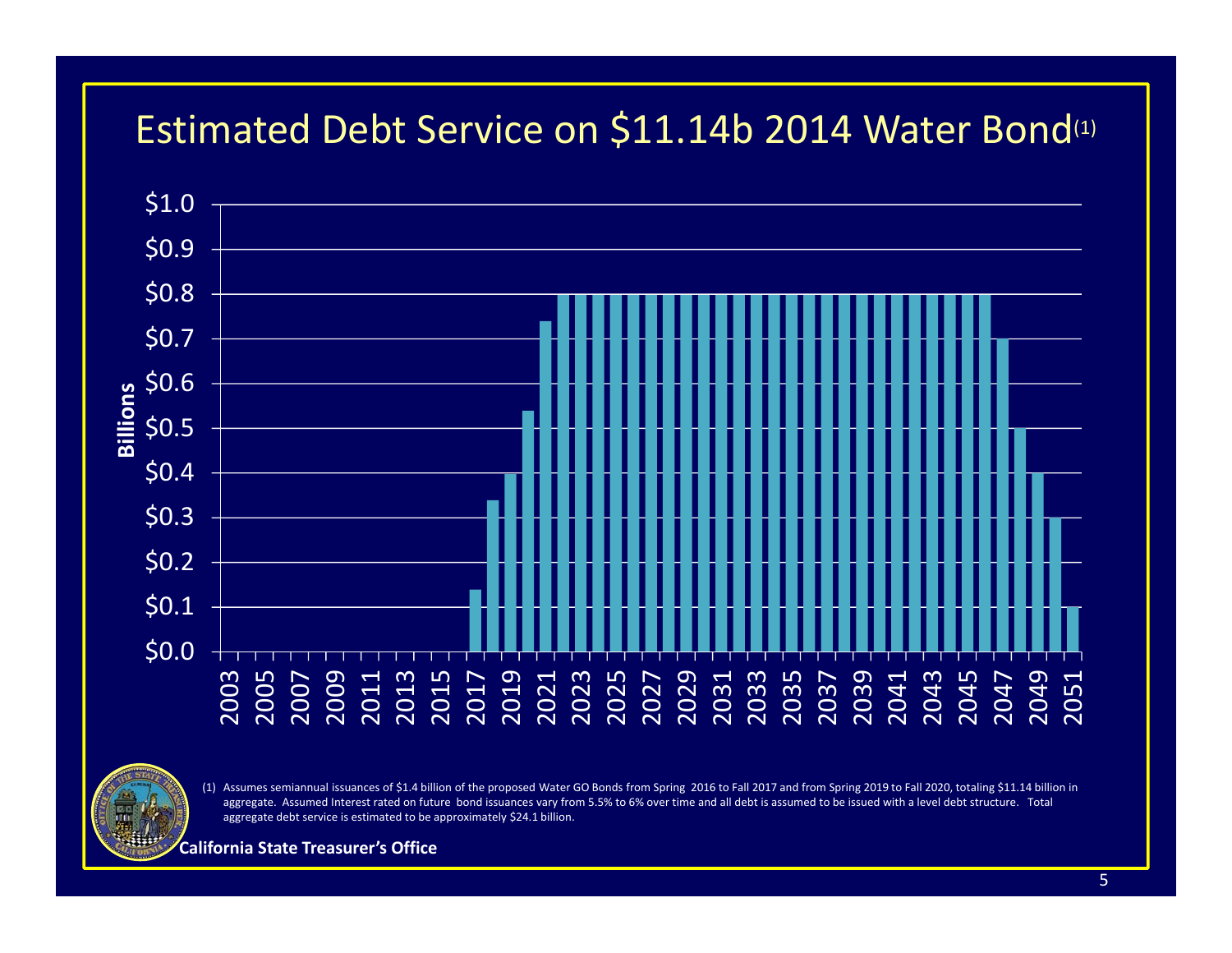## Historical and Estimated Future Gross Debt Service on General Fund Supported Debt

■ Estimated future debt service assumes issuance of authorized but unissued GO bonds and LRBs, and \$11.14 billion Water GO bond on 2014 ballot. **(1)** Gross debt service amounts do not reflect offsets to the amounts paid from the General Fund, including Build America Bond subsidies or truck weight fees transfers for transportation bonds. These offsets total approx. \$1.1 billion in 2012‐13 and \$1.4 billion in 2013‐14.

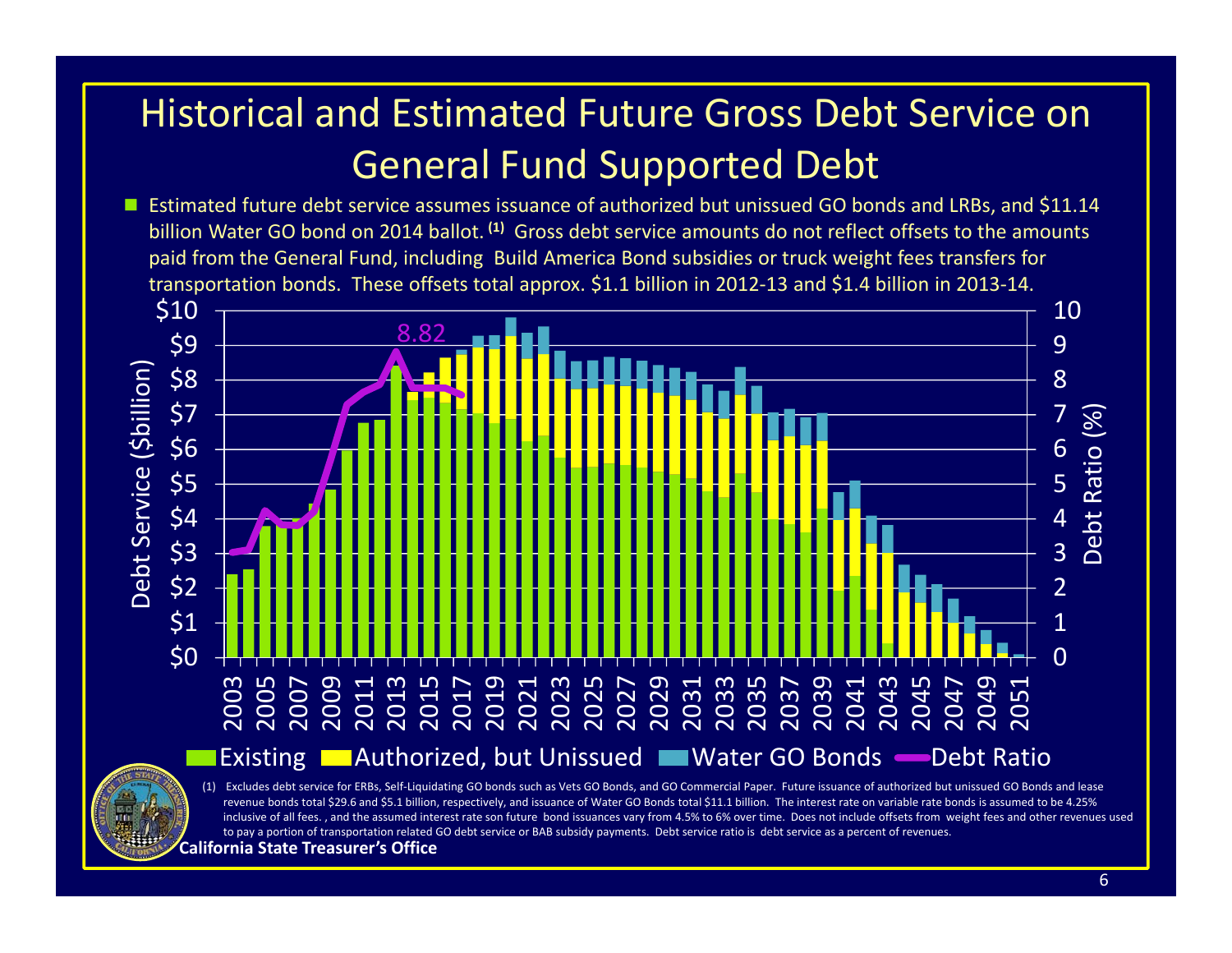## Measuring and Evaluating Debt Affordability and Capacity

### ■ Is there a "right" amount of debt?

- No. The State Treasurer's Office believes the right amount of debt is a policy choice for the Legislature and Governor
- Very effective tool to fund long-term infrastructure projects and align repayment with long useful life of the project
- However, every General Fund dollar spent on debt service and any related on-going costs of projects is a dollar that is not available for education, health care and other programs. Debt service has grown more than most other State programs in recent years, but dollars appropriated for most other programs can be, and have been, cut to meet reduced revenues in recent years; not so for debt service. Once bonds are issued, the debt service must be paid and cannot be repealed

#### ■ How do the Credit Rating Agencies view debt burden?

- One of the many factors that they use to determine state credit quality
- Key consideration is the impact on a state's financial flexibility and whether, and to what extent, debt service crowds out other needs
- Depends not only on the amount of debt issued and authorized but unissued, but also on the state's economic and revenue growth



■ Key metrics are: i) debt service on "net tax supported debt" as a percent of either revenues or expenditures; ii) net tax supported debt as <sup>a</sup> percent of personal income; iii) net tax supported debt per capita; and iv) net tax supported debt as <sup>a</sup> percent of gross state domestic product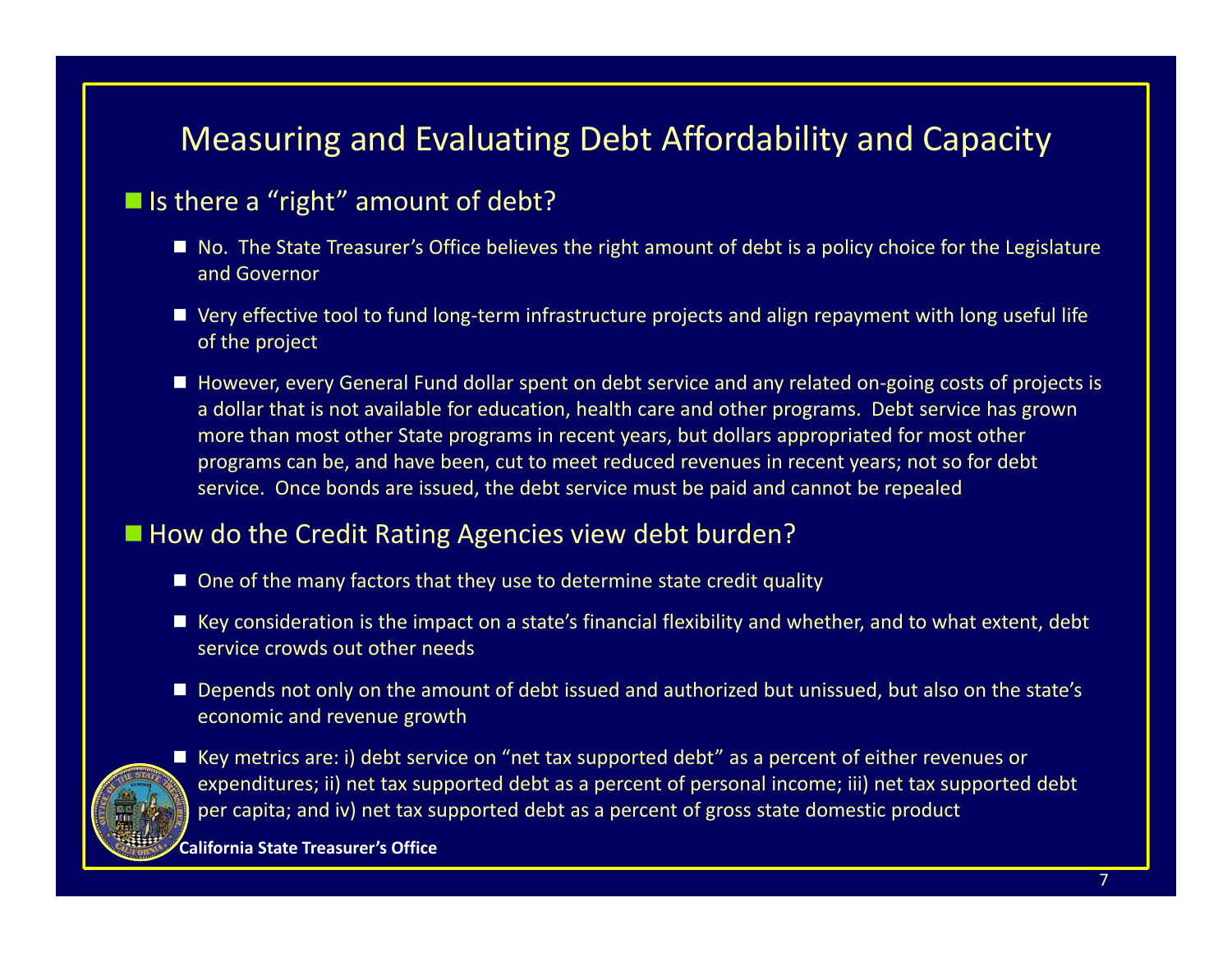Measuring and Evaluating Debt Affordability and Capacity

**How do the Credit Rating Agencies view the State's current bonded** indebtedness overall?

■ Standard & Poor's: "High but conservatively structured" (1-31-13)

■ Moody's Investors Service: "Moderate debt burden" (10-12-12)

■ Fitch Ratings: "Moderate but above average debt burden" (10-12-12)

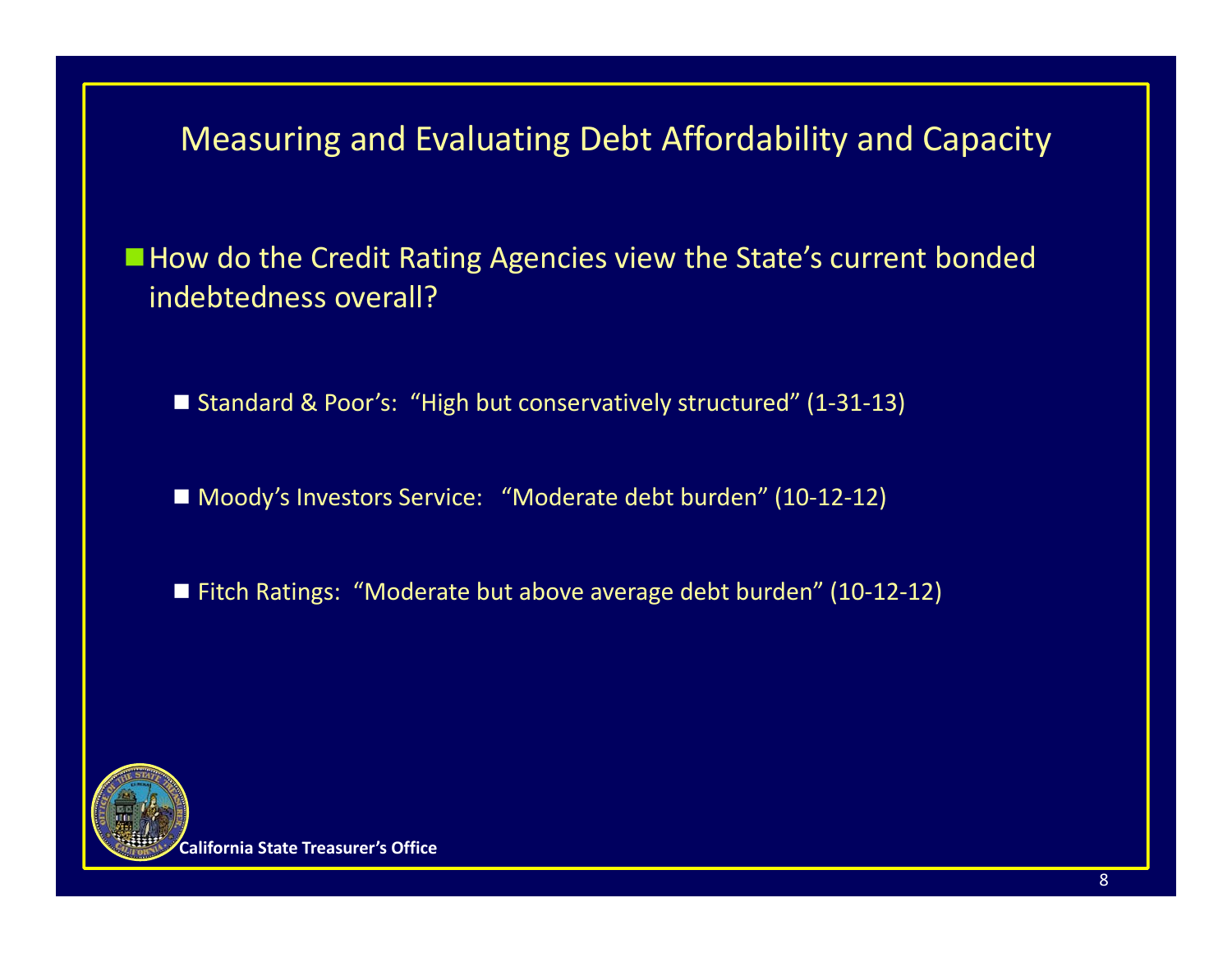## Measuring and Evaluating Debt Affordability and Capacity

**Debt Ratios of 10 Most Populous States based on Moody's calculation of "net tax supported debt" (1)**

| <b>State</b>             | Debt as a %<br>of 2011<br><b>Personal</b><br><b>Income</b> | <b>Rank</b><br>all<br>states<br>(high to<br>low) | <b>Debt service</b><br>as a % of<br><b>FY 2011</b><br>revenue | <b>Rank</b><br>all<br>states<br>(high<br>to low) | <b>Debt Per</b><br><b>Capita</b> | <b>Rankall</b><br>states<br>(high to<br>low) | <b>2011 Debt</b><br>as a % of<br><b>2010 State</b><br><b>GDP</b> | <b>Rank</b><br>all<br>states<br>(high<br>to low) |
|--------------------------|------------------------------------------------------------|--------------------------------------------------|---------------------------------------------------------------|--------------------------------------------------|----------------------------------|----------------------------------------------|------------------------------------------------------------------|--------------------------------------------------|
| <b>New York</b>          | 6.6%                                                       | $6\overline{6}$                                  | 11.3%                                                         | $\overline{3}$                                   | \$3,208                          | 5                                            | 5.38%                                                            | 6                                                |
| <b>California</b>        | 6.0%                                                       | $\boldsymbol{8}$                                 | 8.5%                                                          | $\boldsymbol{9}$                                 | \$2,559                          | $\boldsymbol{g}$                             | 5.07%                                                            | $\boldsymbol{g}$                                 |
| <b>Illinois</b>          | 6.0%                                                       | 9                                                | 12.4%                                                         | $\overline{2}$                                   | \$2,564                          | 8                                            | 5.06%                                                            | 10                                               |
| Georgia                  | 3.1%                                                       | 21                                               | 7.2%                                                          | 15                                               | \$1,099                          | 26                                           | 2.68%                                                            | 22                                               |
| Florida                  | 3.0%                                                       | 23                                               | 7.9%                                                          | 12                                               | \$1,167                          | 23                                           | 2.97%                                                            | 19                                               |
| Ohio                     | 2.8%                                                       | 25                                               | 4.4%                                                          | 30                                               | \$1,012                          | 27                                           | 2.45%                                                            | 25                                               |
| Pennsylvania             | 2.8%                                                       | 26                                               | 4.9%                                                          | 26                                               | \$1,134                          | 25                                           | 2.54%                                                            | 23                                               |
| <b>North Carolina</b>    | 2.3%                                                       | 32                                               | 3.6%                                                          | 33                                               | \$815                            | 32                                           | 1.85%                                                            | 34                                               |
| Michigan                 | 2.2%                                                       | 33                                               | 2.7%                                                          | 40                                               | \$785                            | 35                                           | 2.02%                                                            | 32                                               |
| <b>Texas</b>             | 1.5%                                                       | 40                                               | 3.2%                                                          | 35                                               | \$588                            | 39                                           | 1.25%                                                            | 40                                               |
| <b>Median all States</b> | 2.8%                                                       |                                                  | 4.9%                                                          |                                                  | \$1,117                          |                                              | 2.40%                                                            |                                                  |
| <b>Mean all States</b>   | 3.4%                                                       |                                                  | 5.3%                                                          |                                                  | \$1,408                          |                                              | 2.96%                                                            |                                                  |

(1) Figures as reported by Moody's Investor' Service in their May 2012 State Debt Medians Report. Moody's calculation of net tax‐supported debt includes GO bonds (non self‐liquidating), LRBs, ERBs, Prop 1A bonds, GO commercial paper notes, Federal Highway Grant Anticipation Bonds, enhanced tobacco securitization bonds, California judgment Trust Obligations, BAIFA state payment acceleration notes, and state building lease purchase bonds.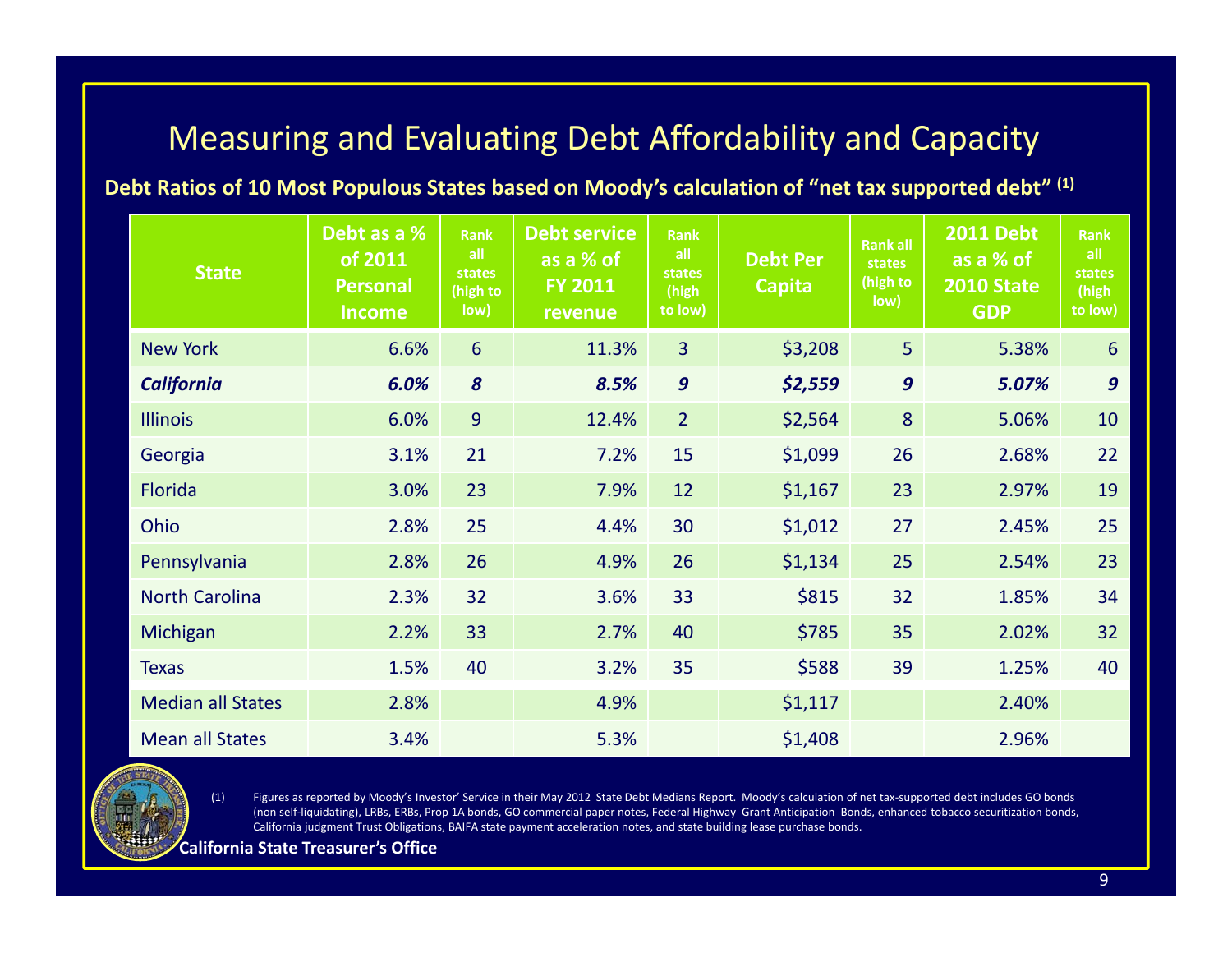# California's Credit Ratings

(as of February 25, 2013)

#### **Current Ratings of California State Debt**

#### **General Obligation Ratings of the 10 most Populous States (Ranked by Population)**

| <b>Type of Debt</b>                                                             | Moody's<br><b>Investors</b><br><b>Service</b> | <b>Standard</b><br>& Poor's | <b>Fitch</b><br><b>Ratings</b> | <b>State</b>          | Moody's<br><b>Investors</b><br><b>Service</b> | <b>Standard</b><br>& Poor's | <b>Fitch</b><br><b>Ratings</b> |
|---------------------------------------------------------------------------------|-----------------------------------------------|-----------------------------|--------------------------------|-----------------------|-----------------------------------------------|-----------------------------|--------------------------------|
| <b>General Obligation</b><br><b>Bonds</b>                                       | A1                                            | $\overline{A}$              | $A -$                          | <b>California</b>     | A1                                            | $\boldsymbol{A}$            | $A -$                          |
|                                                                                 |                                               |                             |                                | <b>Texas</b>          | Aaa                                           | $AA+$                       | <b>AAA</b>                     |
| Revenue<br><b>Anticipation Notes</b>                                            | $MIG-1$                                       | $SP-1+$                     | F1                             | <b>New York</b>       | Aa2                                           | AA                          | AA                             |
|                                                                                 |                                               |                             |                                | <b>Florida</b>        | Aa1                                           | <b>AAA</b>                  | <b>AAA</b>                     |
| <b>CSCDA Proposition</b><br>1A Bonds $(1)$                                      | A1                                            | $\overline{A}$              | $A -$                          | <b>Illinois</b>       | A2                                            | $A -$                       | $\overline{A}$                 |
|                                                                                 |                                               |                             |                                | Pennsylvania          | Aa2                                           | AA                          | $AA+$                          |
| <b>State Public Works</b><br><b>Board Lease</b><br>Revenue Bonds <sup>(2)</sup> | A2                                            | $A -$                       | BBB+                           | Ohio                  | Aa1                                           | $AA+$                       | $AA+$                          |
|                                                                                 |                                               |                             |                                | Michigan              | Aa2                                           | AA-                         | AA-                            |
| <b>Economic Recovery</b><br><b>Bonds</b>                                        | Aa3                                           | $A+$                        | $A+$                           | Georgia               | Aaa                                           | <b>AAA</b>                  | <b>AAA</b>                     |
|                                                                                 |                                               |                             |                                | <b>North Carolina</b> | Aaa                                           | <b>AAA</b>                  | <b>AAA</b>                     |

(1) Bonds were issued by the California Statewide Communities Development Authority.

(2) Bonds issued by the SPWB for the University of California and the California State University have higher ratings than shown above.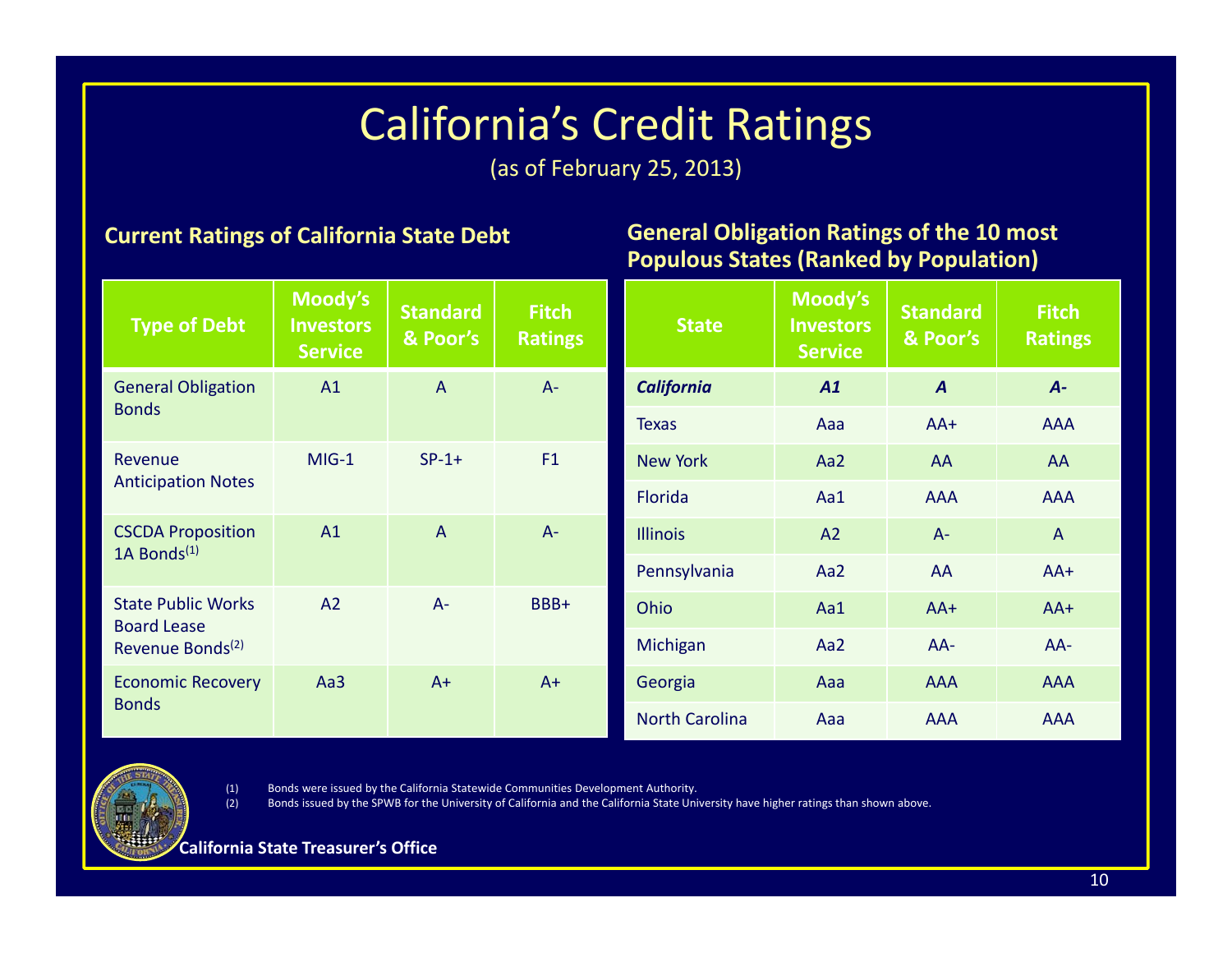## California's Credit Spreads